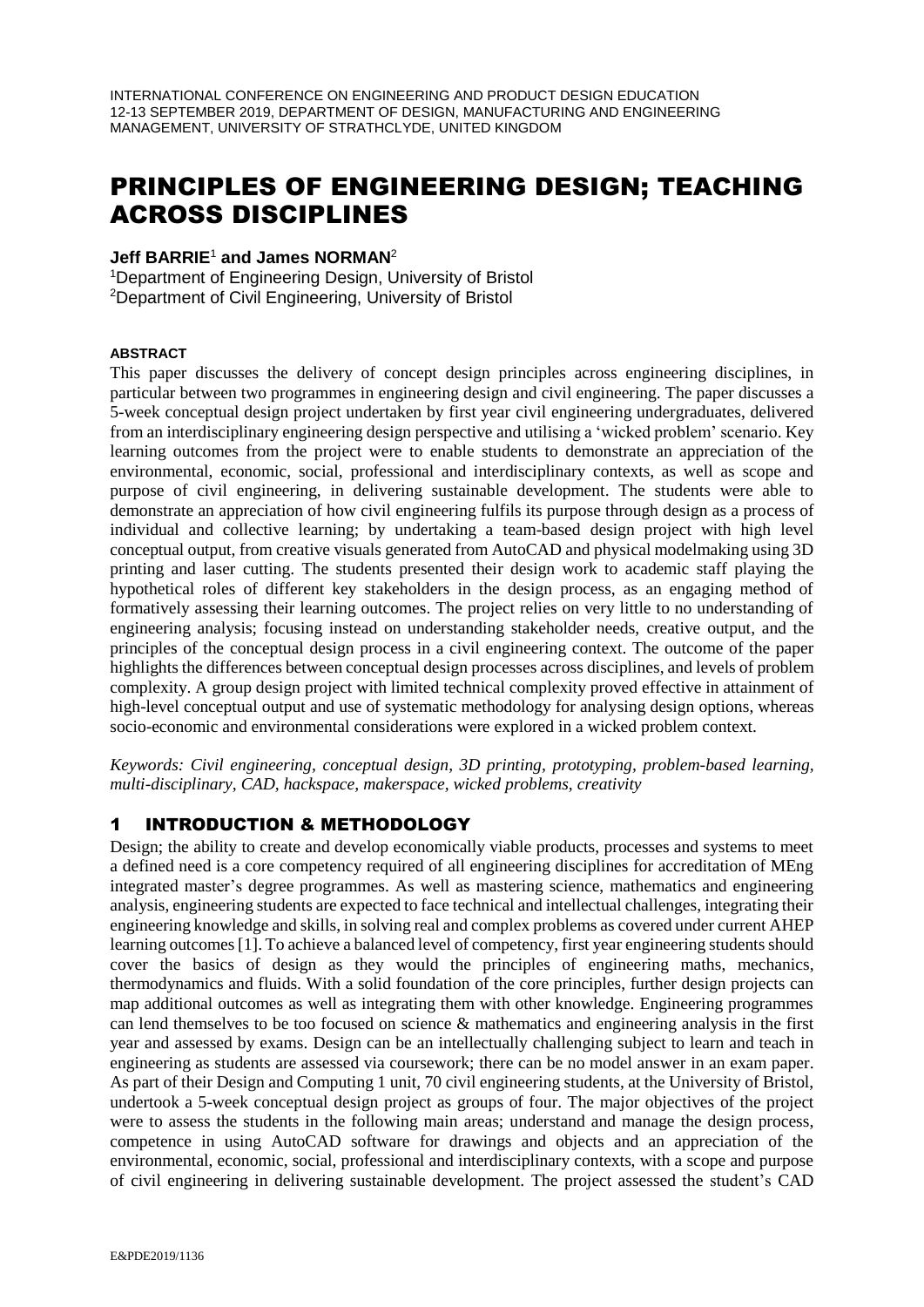skills using AutoCAD, with the addition of producing models using laser cutting and 3D printing equipment in the engineering lab and faculty Hackspace facility; a creative space which is heavily used by engineering students for clubs, societies, Hackathon competitions and extracurricular work. Within mechanical engineering and design engineering disciplines, conceptual design entails problem solving, idea and concept generation and selection stages at the preliminary design phases of a project. This is also typical of the processes taught in the University of Bristol Engineering Design programme, which focusses of design and systems engineering. For example, a concept design process [2] is shown in Figure 1.



*Figure 1. The concept design process (adapted from Baxter)*

In Baxter's concept design model, structured techniques can be used to 'force generate' concepts, whereby reducing a complex design problem to its core elements. Whilst other systematic models exist, conceptual design is often represented as a one phase of the overall engineering design process. The following phases of engineering design tend to focus on embodiment, manufacturing and prototyping. Therefore, the conceptual design phase is critical in informing these latter stages. This has similarities within the context of civil structural design, where the preliminary design phase considers engineering, financial, economic and environmental feasibility, also using systematic methodology [3]. In the final design stages, the civil engineering design process becomes highly technical, analytical and codified [4], more so than a product or mechanical design model [5] which may stray away from dealing with real design issues [6]. Although innovation can exist in such phases, only in the preliminary design phase can creativity and high-level conceptual development be fully explored. One may argue that the concept design aspect of a civil structure is the responsibility of an architect, and the technical construction lie with the civil engineer. However, close collaboration in design teams is of the utmost importance in modern civil engineering and advanced structural design, as is the relationship of an industrial design and mechanical engineer in product design [7]. Literature on systematic design processes for civil engineers is not as wide as other disciplines, but convergent and divergent thinking, understanding design requirements and evaluating solutions are applicable to the built environment [8]. Civil engineering deals with enormous scope and complexity with large design teams, project planning, risk management and multiple stakeholders in the process. Engagement with the public is critical, as well as considering socio-economic and environmental factors in a changing world. Such complexity can be tackled using a design thinking and a wicked problem approach as design, by its nature, is not true or false (just good and bad) [9]. Wicked problems are suited to type of projects civil engineers undertake [10] as they attempt to meet the demands of conflicting stakeholder views and balancing environmental and socio-economic factors. There is a perception that engineering, particularly civil engineering, is an uncreative discipline; but there are positive pedagogical and business case benefits for introducing creativity and PBL in the subject [11] [12].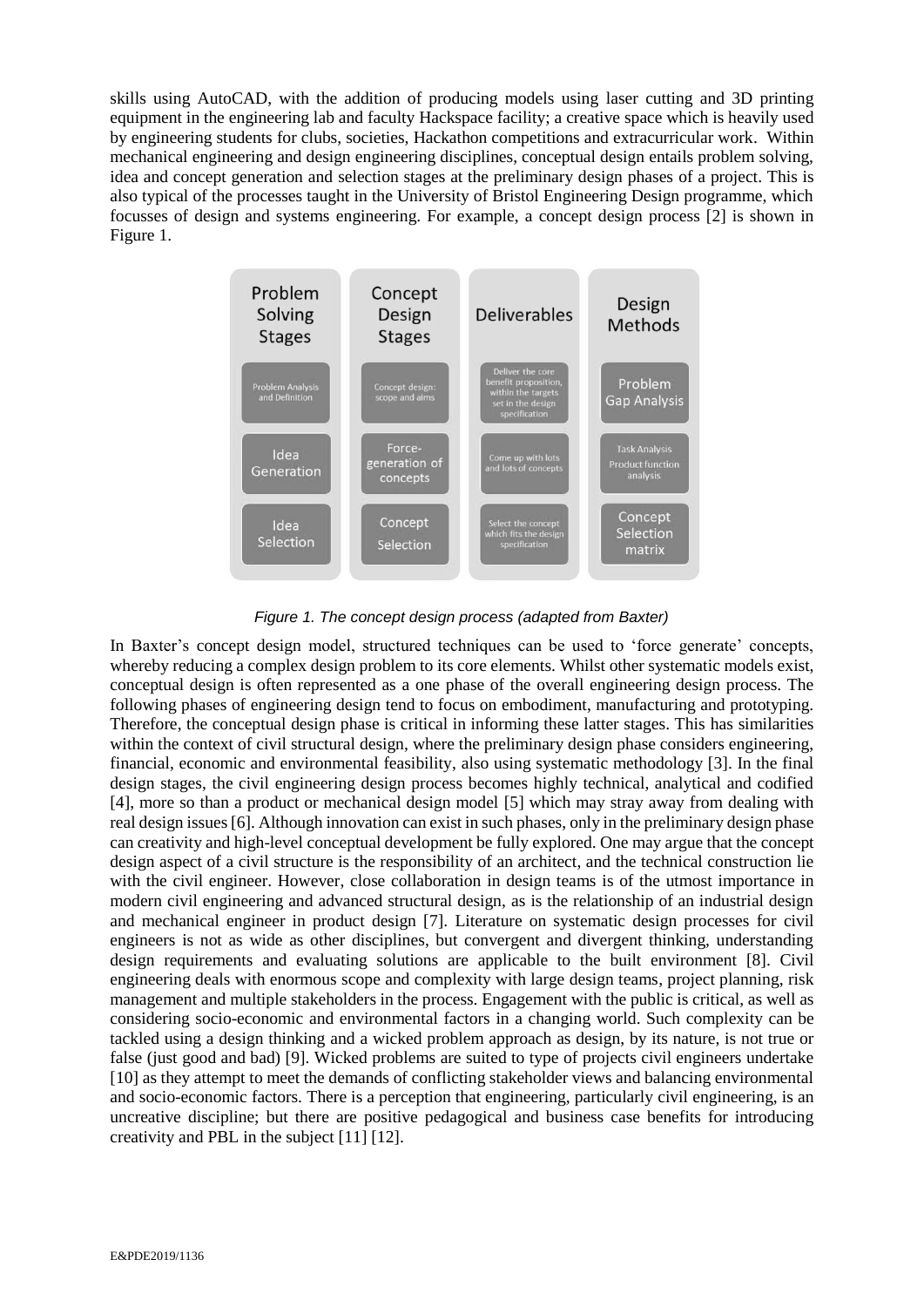### 2 PROJECT STRUCTURE, ASSESSMENT & RESOURCES

For the conceptual design project, students were assessed through a poster submission and presentation of a physical model, focusing on areas of brainstorming, stakeholder analysis, understanding design requirements, seeking alternative designs and communicating design via CAD and physical models. The delivery of the project was supported by CAD sessions and design studio activities, as well as workshop and Hackspace inductions to enable physical modelmaking using whatever creative output the students deemed fit as long as the models were generated from CAD (using 3D printing and laser cutting). The project followed the initial stages of a systematic concept design process, where the first week was dedicated to identifying needs, opportunities and coming up with initial ideas and sketches. The second week focused on defining design requirements, understanding constraints and evaluation of concept level designs. In the third week, CAD classes began, and students developed their chosen concept design using AutoCAD. In the fourth week the students prepared and submitted design work in poster format. Students presented their work as part of a group presentation to stakeholders in the final week. As the Design and Computing 1 unit contained many learning outcomes relating to engineering analysis, it was appropriate to minimise this aspect in the project such that students focused on the core elements of design. Methods such as the pairwise comparison chart and Pugh conversion matrix were borrowed from techniques delivered in the interdisciplinary engineering design programme and stripped down into a simple systemic process. The civil engineering cohorts' outcomes were compared with that of engineering design to evaluate its effectiveness; both cohorts had small numbers (less than 100 students), similar ages (17-18 years old) as well as female to male ratio (approx. 35% female). The projects would be, for most students, the first detailed design project they would have undertaken. The process can be seen in Figure 2.



*Figure 2. A simplified conceptual design process showing key steps (adapted from Baxter)*

### 3 PONTY BRIDGE - A REAL 'WICKED PROBLEM'

It was important to ensure that the task set out for the civil engineering students was not deemed as trivial and, albeit a creative exercise, had some constraints and controlled outcomes. In keeping with the conceptual theme, it was important that students understood the value and meaning of civil infrastructure to various stakeholders and communities. Although it is encouraged for civil engineers to take an international view and engage with engineering projects across the world, domestic issues can also prove to be challenging and insightful. In recent years, the United Kingdom has been subject to flooding and weather-related disasters which have impacted on rural communities, one of the highest profile crises being the flooding of the Somerset levels in 2014 [13]. During this crisis, there were socio-cultural and economic issues brought up concerning the Environment Agency, local councils and volunteers, the Dept of Environmental and Rural Affairs (DEFRA) and campaign groups. The Environment Agency was accused of neglecting local rivers, and the Environment Secretary at the time, Owen Paterson, was confronted by angry locals who believed the damage to their properties, businesses and livelihoods was attributed to a failure to dredge the rivers. During winter flooding in 2015, the  $16<sup>th</sup>$  century bridge in Pooley Bridge, Cumbria was washed away when the river burst its banks. This event had a profound impact on the community, as the town relied on tourism; and the bridge provided a road access point. A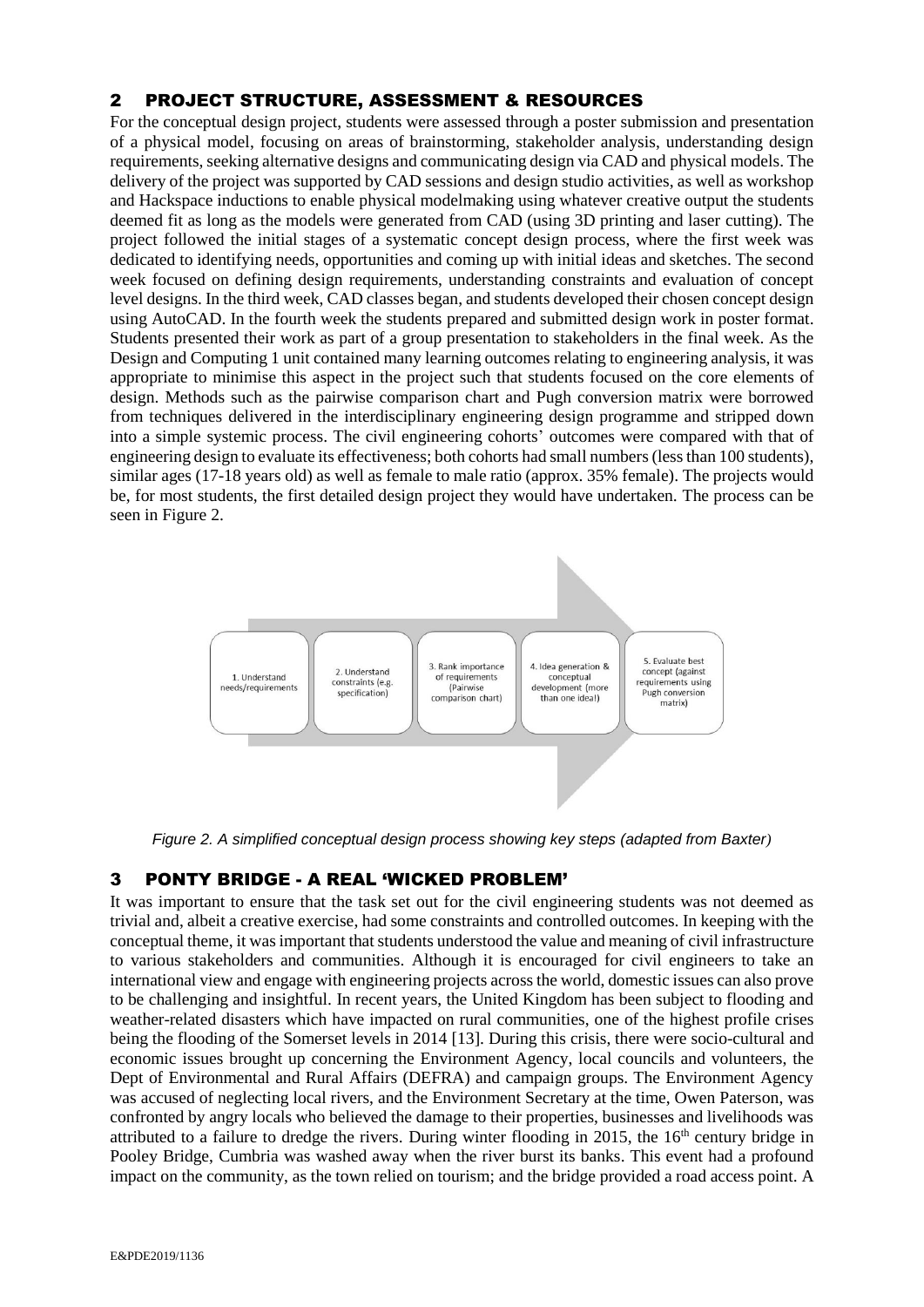new bridge design was commissioned in 2017 [14] and this required extensive stakeholder engagement with the local community, councils and the Environment Agency. A major concern of the project from the parish council was the construction time, which would cause disruption to the town's major tourist season, however the county council were bound by the Environment Agency, due to concerns about the effect on sustainable fish stocks. The architects also had to balance a new, cost effective and flood resistant structural design while respecting public opinion and the towns rural setting. See Figure 3.



*Figure 3. The 16th century Pooley Bridge (left) & 'new' Pooley Bridge (right)*

This context provided real-world design problems to draw from, including a feasible and viable solution outcome. Location details were changed, and the scenario was relocated to Wales. To complete the deception, an imaginary public consultation (with divergent views and opinions) were mixed with real quotes from the Barton parish council and Cumbria county council. Therefore, students were given similar conflictive requirements and context to a complex real design problem. The outset of the conceptual design project asked students to review the information in the first week. This included a fake public consultation, photographs, a fake Environment Agency report and discussion between two main stakeholders, the parish council and county council. The students were provided with cost driver and construction design metrics, which influenced the conceptual direction students could undertake without the need for analysis. Cost constraints were imposed by county council funding and an 'aesthetically pleasing and traditional' stone bridge would impact severely on time to build and cost. Contradictory design features such road infrastructure and flood prevention were introduced to 'improve' the bridge design by having 2 lanes of traffic or increasing the weight limit; both having an impact on cost and the inclusion of supports/arches-which subsequently increases the risk of flooding. See Figure 4.



*Figure 4. A fake public consultation (left) & cost and construction metrics (right)*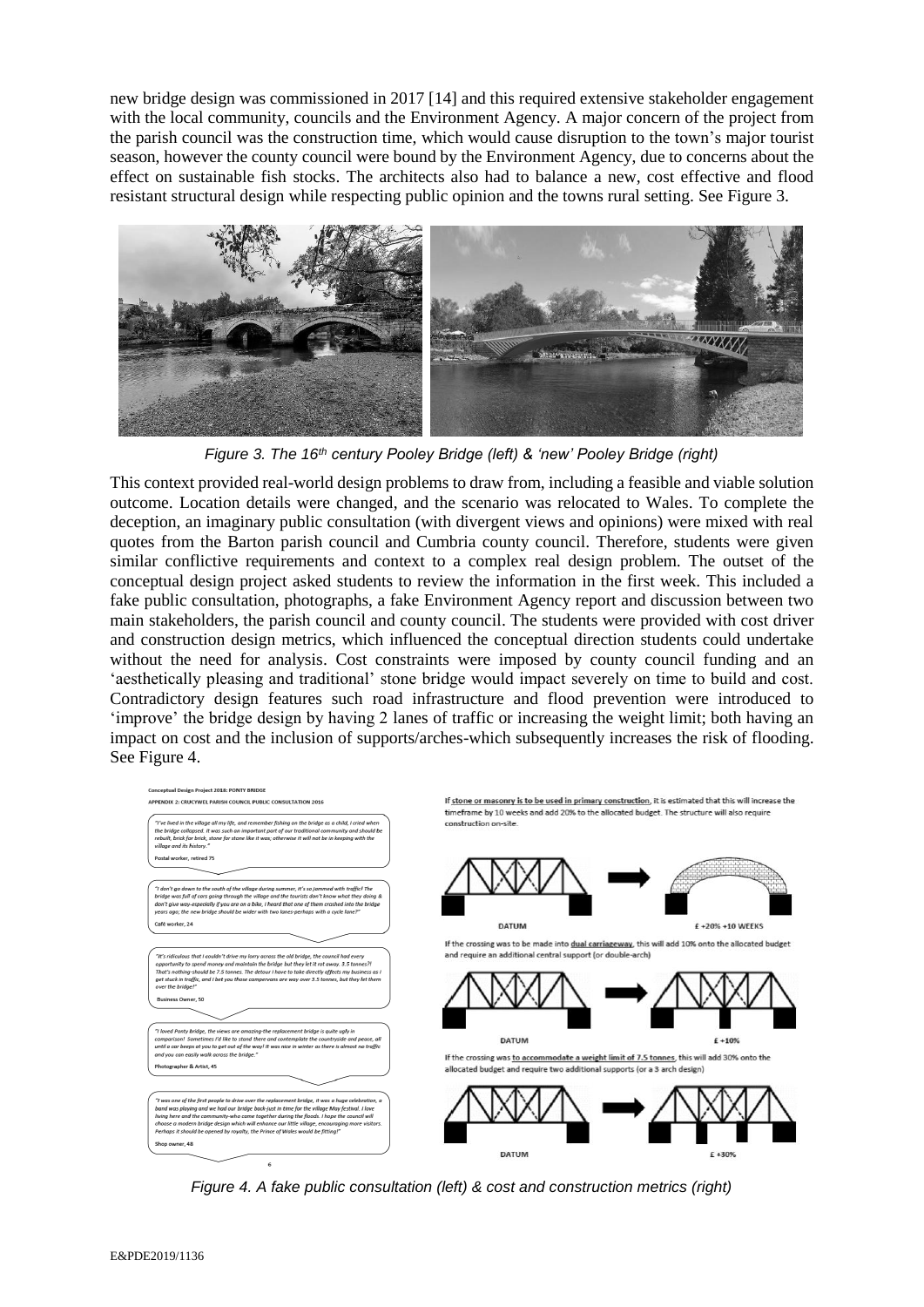By removing analysis, students focused on idea generation, stakeholder needs and design requirements. Students were able to produce a broad range of creative concept sketches, some inspired by natural surroundings and local history. In the final assessment, student groups presented a 5 minute presentation pitch to the three main stakeholders, the parish council, county council and Environment Agency. Although there is no 'model' solution, students should have considered flood prevention and cost as highly weighted requirements in their design, and a simple single span bridge is more feasible and viable than an over engineered solution. Each stakeholder had a conflictive requirement of what a good and bad design is; for example, the county council focused on cost effectiveness. As defined by the wicked problem scenario, students learned that it was almost impossible to appease all stakeholders wishes and had to compromise. See Figure 5.



*Figure 5. Student poster presentation & model (left) and stakeholder discussion (right)*

# 4 MEASURING SUCCESS - DO CIVIL ENGINEERS UNDERSTAND CONCEPTUAL DESIGN?

The civil engineering project outcomes were compared against those of engineering design students, who were undertaking a more mechanical focused product design exercise over the course of the term. The engineering design students had to consider other factors such as manufacturing as well as engineering analysis. The engineering design students were given the same conceptual design methods and tools. Comparing the 19 group submissions of the civil engineering students against the 32 individual submissions of the engineering design students, 100% of civil engineering student submissions were able to show a clear understanding of needs and design requirements, and conceptual development beyond one idea or design (where engineering design achieved 69% and 63% respectively). The civil engineers used pairwise charts more effectively (63% against 41%) and concept evaluation tools (42% against 25%). Engineering design students understood constraints better via the use of a specification (84% against 32%). Civil engineering students were able to excel in their understanding of conceptual design in a short time. Both projects had creativity and CAD elements, but only the civil engineering design group project had the resources and freedom to explore and make physical models in the hackspace. The individual nature of the engineering design project somewhat limited this scope. Qualitative feedback was obtained by two female representatives of the civil engineering cohort on the 'wicked problem' scenario. One student exclaimed that this was one of the most challenging projects they had ever done, as there was no clear right or wrong answer, and could not be solved using calculations or engineering analysis. The other student reflected that the whole project concept was very good and helped understand the importance of stakeholders and budgets in the beginning of design. Furthermore, it helped with developing concepts for latter design projects in their studies.

# 5 DISCUSSION AND CONCLUSIONS

There is merit in working in a group, and a better chance that individual attainment of learning outcomes can be shared among peers. By working in groups, with analytical elements simplified and prescribed, there is better attainment of design related learning objectives. A group will be able to tackle more complex problems by breaking it down into design elements. If additional calculations and engineering